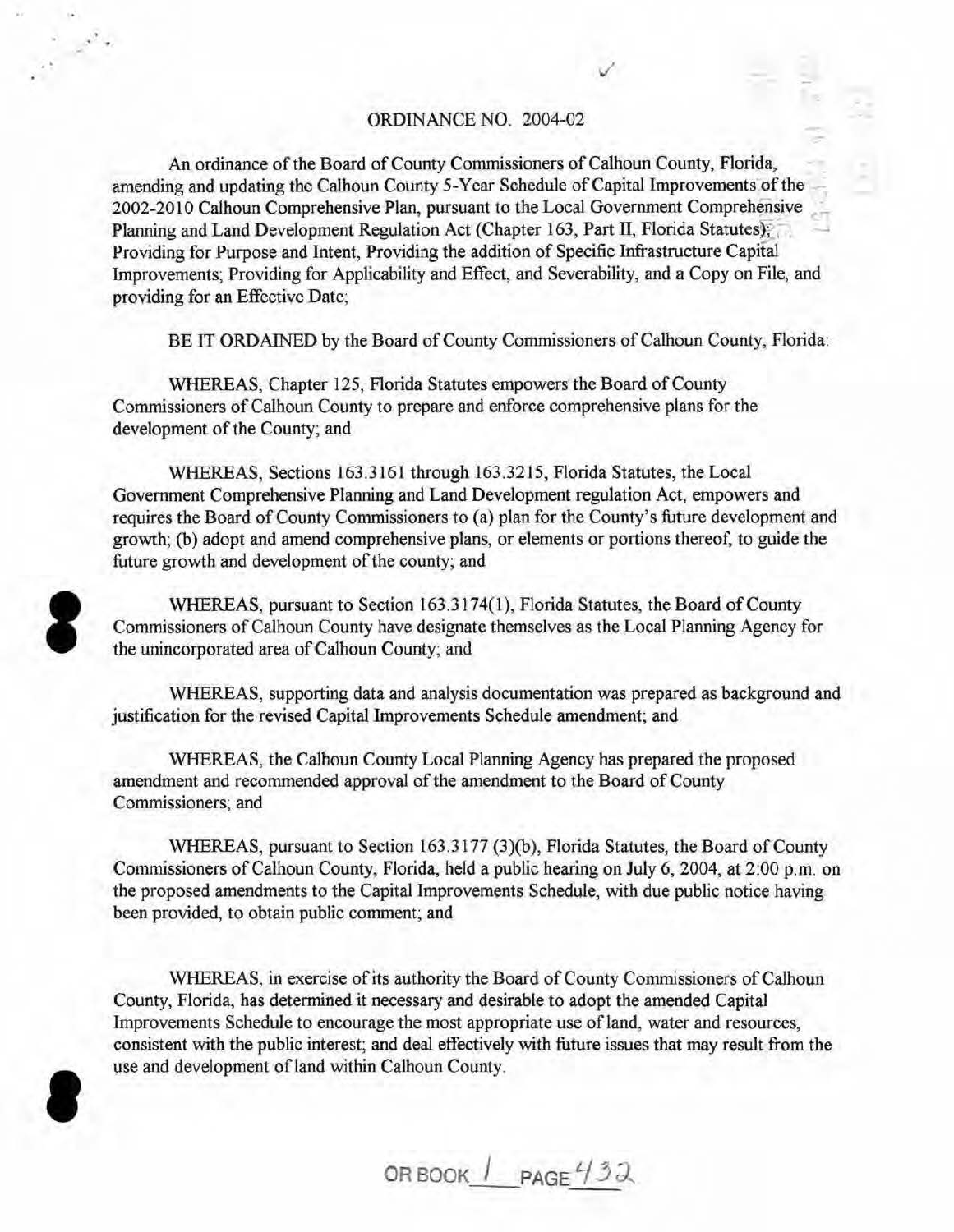NOW, THEREFORE, BE IT ORDAINED by the Board of County Commissioners of Calhoun County, Florida, as follows:

Section 1. Purpose and Intent.

This Ordinance is enacted to carry out the purpose and intent of, and exercise the authority set out in, the Local Government Comprehensive Planning and Land Development Regulation Act, Sections 163.3161 through 163.3215, Florida Statutes, and Chapter 125, Florida Statutes, as amended;

Section 2. The Calhoun County 5-Year Schedule of Capital Improvements of the 2000-2010 Calhoun County Comprehensive Plan is hereby amended and updated to include the following projects:

#### 5-YEAR SCHEDULE OF CAPITAL IMPROVEMENTS

YEAR 2004

Project List:

Project Name: Cypress Creek Bridge (on CR 392) Anticipated Construction Year: 2007 Funding Amount: \$1 ,289,000.00 Potential Funding Source: Florida Department of Transportation

- Project Name: Ocheessee Recreational Park Anticipated Construction Year: 2005-2006 Funding Amount: \$200,000.00 Potential Funding Source: Florida Recreation Development Assistance Program (FRDAP)
	- Project Name: Cooper Recreational Park Anticipated Construction Year: 2005-2006 Funding Amount: \$200,000.00 Potential Funding Source: Florida Recreation Development Assistance Program (FRDAP)
	- Project Name: CR 274 West Widening Project Anticipated Construction Year: 2005 Funding Amount: \$836,000.00 Potential Funding Source: Florida Department of Transportation
	- Project Name: CR 274 West Resurfacing Project Anticipated Construction Year: 2005-2006 Funding Amount: \$1,400,000.00 Potential Funding Source: Florida Department of Transportation

\_ CR 275 (SR 71 North to SR 71 South) Anticipated Construction Year: 2005-2006

OR BOOK | PAGE 433



I

..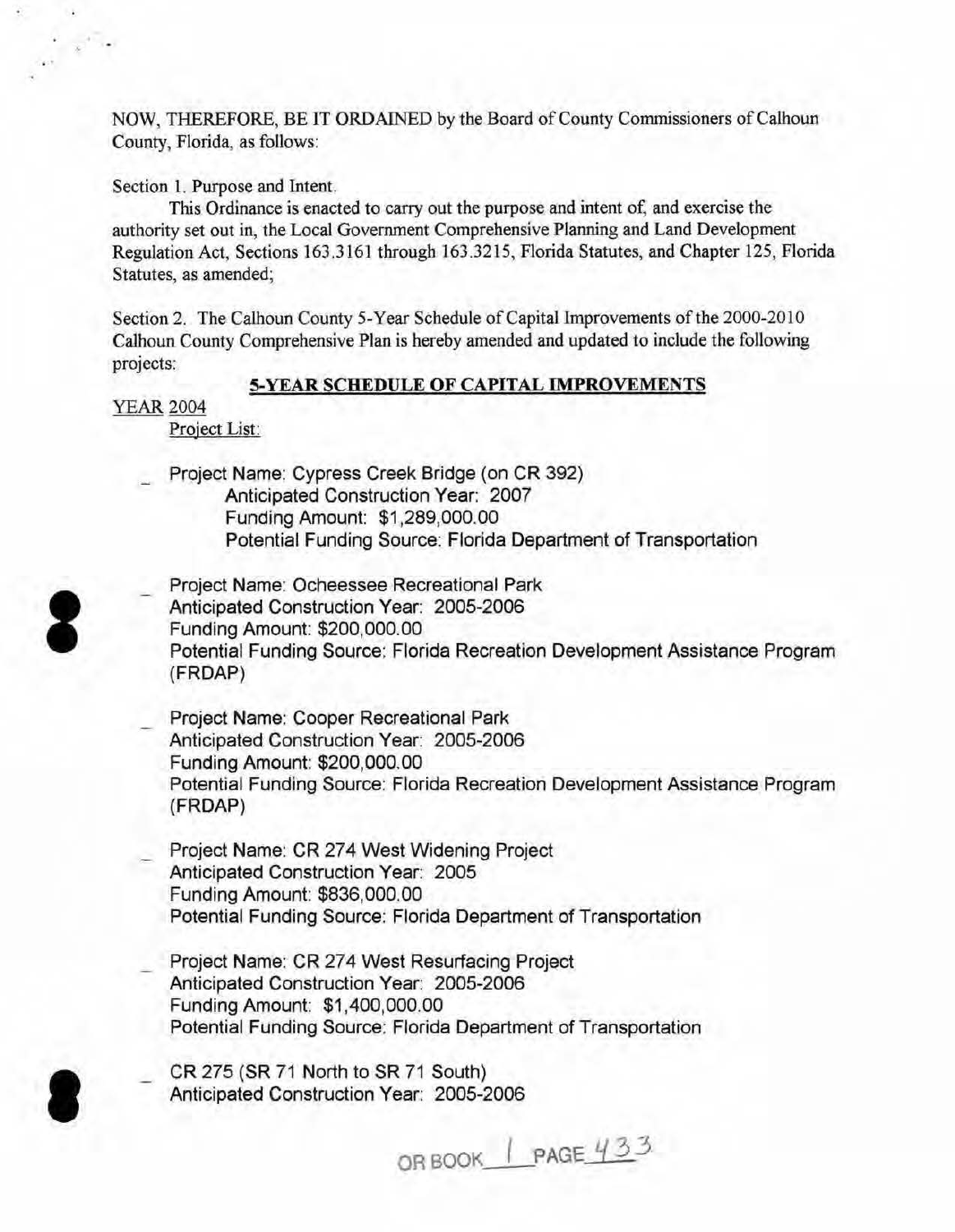### Funding Amount: \$1,000,000.00 Potential Funding Source: Florida Department of Transportation

**YEAR 2005** None

*r*  . '

**YEAR 2006** 

None

YEAR 2007 None

**YEAR 2008** None

## Section 3. Applicability and Effect.

The applicability and effect of the Calhoun County Comprehensive Plan shall be as provided by the Local Government Comprehensive Planning and Land Development Regulation Act, Sections 163.3161 through 163.3215, Florida Statutes, and this Ordinance.

## Section 4. Severability.

If any provision or portion of this Ordinance is declared by any court of competent jurisdiction to be void, unconstitutional, or unenforceable, then all remaining provisions and portions of this Ordinance shall remain in full force and effect.

# Section 5. Copy on File.

A certified copy of the enacting ordinance, as well as certified copies of the 2000-2010 Calhoun County Comprehensive Plan and Future Land Use Map as amended shall be filed with the Clerk of the Circuit Court of Calhoun County, Florida, and copies shall be made available to the public for a reasonable publication charge.

# Section 6. Effective Date.

Pursuant to Section 163.3184, Florida Statutes, this Ordinance and the amended version of the Calhoun County 2000-2010 Comprehensive Plan shall not become effective until; the Plan has been determined to be In-Compliance; the 21 day period for affected parties to file a petition has expired, and the Ordinance has been officially filed with the Secretary of State.

PASSED AND DULY ADOPTED, with a quorum present and voting, by the Board of County Commissioners of Calhoun County, Florida, this  $\frac{f^{\frac{1}{1-\epsilon}}}{f^{\frac{1}{1-\epsilon}}}$  day of  $\frac{f^{\frac{1}{1-\epsilon}}}{f^{\frac{1}{1-\epsilon}}}$ , 2004, I

OR BOOK  $I$  **PAGE 434** 



I